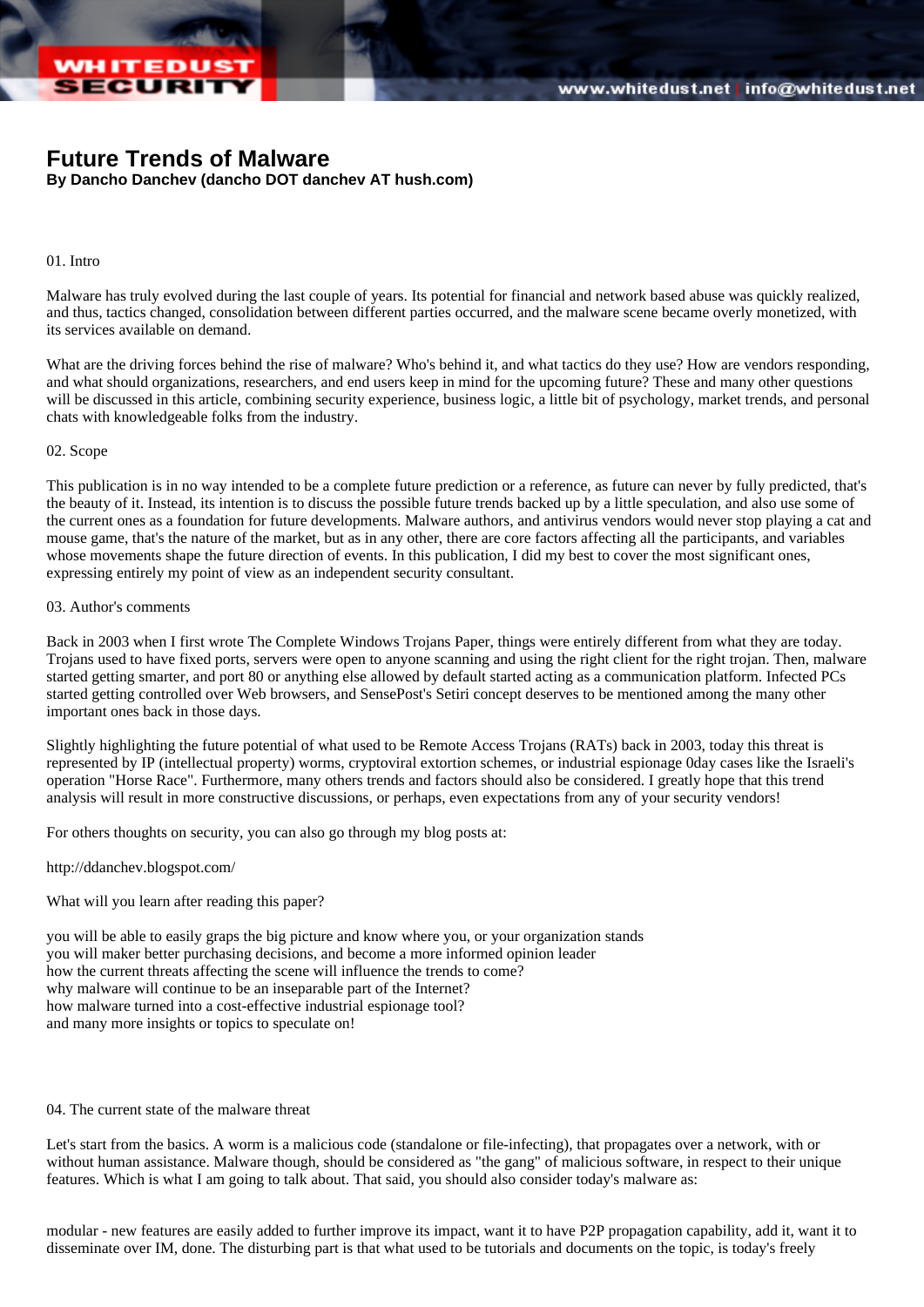#### available source code, or specific modules of it

even more powerful and destructive - full control over infected host and network connection, blocks known firewalls, antivirus signatures updates and software, eliminates rival malware, encrypts host data and asks for ransom, has rootkit capabilities, generates revenue for its authors, and that's just the tip of the iceberg!

monetized - acts as a source of revenue and not fun, or just intellectual exploration anymore. Huge profits are to be made out of malware, and individuals easily turn to the dark side. A great post I came across on the Incident Handler's Diary, mentioned that the world champions in web site defacements, Brazilian gangs, sell web servers access to phishers, but quite often, many get shot! on demand - in need of a specially crafted 0day malware, rent zombies for DDoS attacks or spamming? Look no further, services likes these are available, and ShadowCrew were the first to realize an underground electronic market concept. There's a clear demand, and when there's demand, there's supply as well homogenous as always - Microsoft's OS(and IE of course) dominate the market, exploit them, and exploit pretty much everyone. Linux boxes or MAC's, are currently getting no attention at all, and they will later on, MS's "New Era" ad campaign "Your Potential(Host, Network), Our Passion(Malware)", can indeed be taken as a leading incentive for future generations of malware authors vision. My point is that, the so called monoculture is one of the leading factors for mass innovation during the 21st century, but even though, monopolistic sentiments in the security industry can cause damage with targeted attacks. For instance, Welchia's attacks on security solutions should be mentioned, and December's 2005 discovered vulnerabilities in Symantec's and McAfee's products as well. Vendors tend to have vulnerabilities as well. However, I feel any vendor should really, really, try to reach the proactive level of high-severity vulnerability research, than merely responding (whether later or not is yet topic though) on security vulnerabilities. In many cases, independent security researchers provide patches or policies on how to block certain security threats posed by the lack of vendor released patch in a timely manner. Irony, but it keeps the balance around the Net in a certain way.

easily resetting its lifecycle by reintroduction of new exploits, or switching infection propagators - once enough "seed victims" are gathered, these easily act as a stepping stone for further infections. Furthermore, once a patch for a known vulnerability starts getting applied across networks, the malware authors simply "reset" their code's lifecycle, by reintroducing it under new infection propagators, and exploits database. So for the time being, I feel malware authors have the privilege in this tactical warfare competitive - rather ironical, but malware can, and is disinfecting against other malware. And given the competition for a larger share of the Internet's infected population as I refer to zombies, malware authors are waging cyberwars among themselves. The infamous virii wars indicate that malware authors are facing challenges too, and while collaborating, they are also competing. So true for any market, isn't it?

sneaky - namely, can propagate through content spoofing or web vulnerabilities, auto-executing through client-side attacks(browser, any other software), and requires less end user's interaction resulting in a faster worm, and higher probability of infection the main platform for disseminating spam, phishing or any kind of e-junk - "Give me an email and I can move the Earth!" approaches easily turn into reality, and there's been a clear indication of how spammers, phishers and malware authors work together. That's just the beginning of these affiliations.

Further expanding the topic, the malware scene is overly mature, while on the other hand its "releases" usually tend to have extremely short lifecycles, and quickly become part of a family of variations. The ones with the longest lifecycles tend to dominate a higher proportion of the Internet's infected population, and these very same pieces of malware are actually the ones written for gains, be it intellectual or financial ones. They also tend to reach levels of sophistication outpacing the rest, make an impact (always the news!) as well as test the vendors' understanding and fast response to today's, even tomorrow's threats. Mind you, each and every malware is released with a specific purpose, namely it's life-cycle is anticipated by the authors themselves, but hijacking botnets, or vulnerable infected hosts could extend perhaps, not only its life-cycle, but its ownership as well, and that's already happening. What's also to note is how fast malware changes tactics whenever an opportunity appears, so basically, even over a short period of time, all propagation vectors get used.

It is impressive how huge the Internet has grown, its diversity in terms of countries participating, their regulations, understanding, and actually responding to Internet related threats. The overall Internet monetization acted as the most clearly highlighted factor for the early malware-for-profit experiments we have witnessed during the last two years. Be it, email address harvesting, "direct marketing", no wait, spam sending, phishing attacks, on demand services in respect to DDoS, segmented attacks targeting particular country's businesses, or single company - it is happening right now, without the FUD! As a matter of fact, in this publication fear stands for "worst case scenario", uncertainty for "risk", and doubt with "uncontrollable external factors". It's also as "third-party research", as possible :)) There's been a lot of buzz on using RSS as an infection propagator, and that Microsoft's integration of RSS into future IE versions, would further fuel the developments in this field. The speculation originally came from a white paper released by TrendMicro. On the other hand, content spoofing or pharming are the first scenarios that come to my mind. If an attacker is able to inject anything into a popular RSS feed, due to a web application vulnerability on the service, then we really have a problem, and the live feed circulation meter should be considered as the infected hosts one in this case! What about an IE vulnerability that would further improve the "effectiveness" of the build-in RSS reader? I wouldn't consider it to be the "next big thing" though. Can syndication also be considered as the biggest hit-list ever, one of the foundations for a Warhol worm in this case? Every major dotcom darling has suffered a web application vulnerability, and with the percentage of Internet traffic they attract, these are constantly attacked on all fronts.

Another initiative that should also be mentioned, is the Common Malware Enumeration whose aim is to minimize the confusion of malware cross reference names during public outbreaks. The guys from Av-test.org, have also taken the time and effort to compile a list of cross-reference malware names, a clear indication of the need for such a project. But how useful is the idea actually? It has been recently criticized for not linking to anti virus vendor site's technical descriptions of the related malware, an issue that they have already resolved.

During 2005 we have also witnessed a great deal of cases with preprogrammed malware coming over mp3 players, or external hard drives, and I consider it as a clear indication of the penetration of the Internet within important networks, as well as the interoperability effect these days. Malware could therefore easily reach everywhere, and any device.